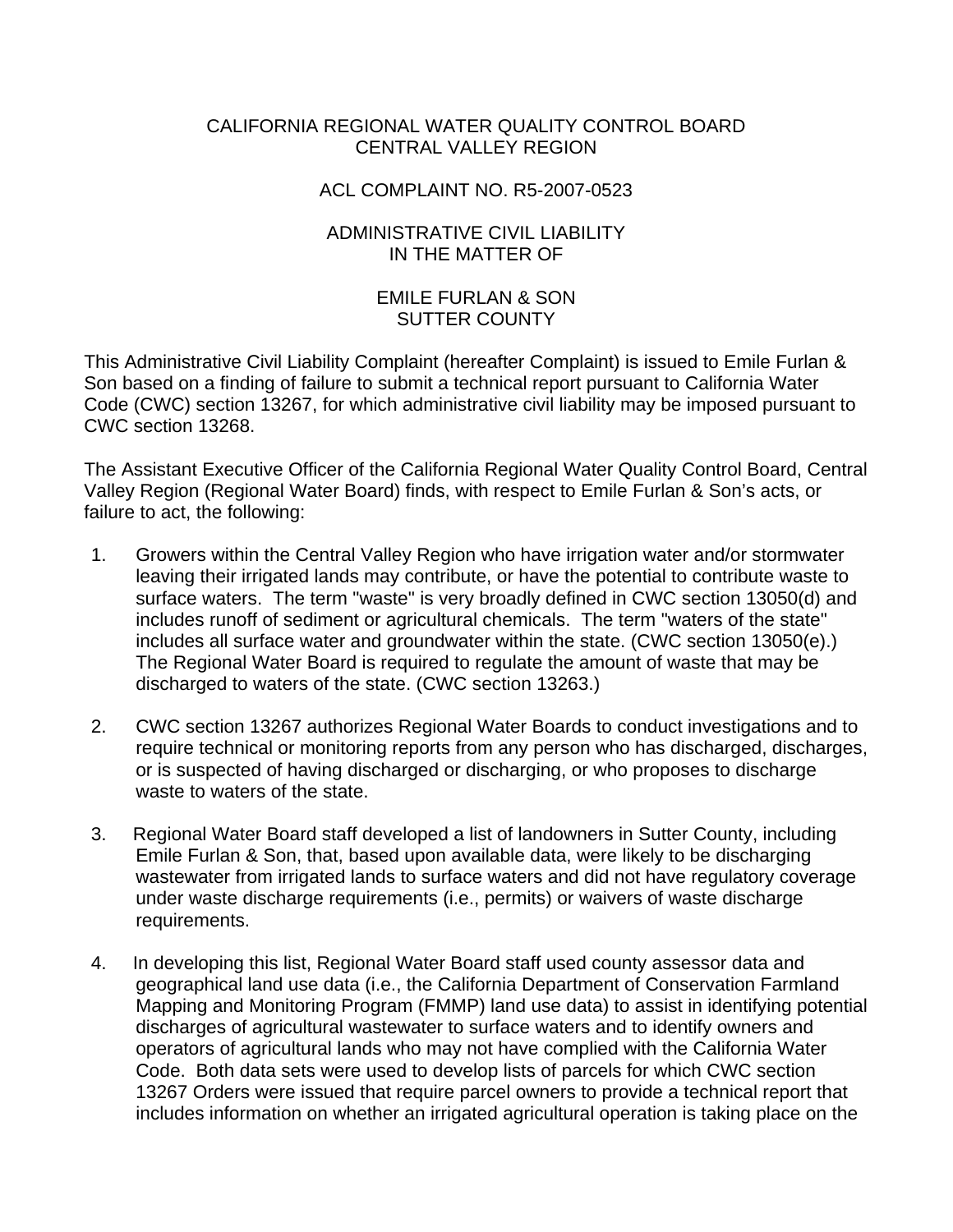parcel, the nature of the operation, if regulatory coverage has been obtained, and if not, why it has not been obtained.

- 5. Evaluation of county assessor and FMMP data indicated seven parcels of agricultural land were owned by Emile Furlan & Son in Sutter County (APN 34-160-033, 14.01 acres; APN 34-050-015, 28.29 acres; APN 34-050-021, 23.20 acres; APN 34-050-029, 0.84 acres; APN 34-050-030, 11.54 acres; APN 34-110-007, 183.87 acres; and APN 34- 170-011, 130.35 acres).
- 6. On 22 August 2005, the Regional Water Board issued a CWC section 13267 Order (hereafter Order) to Emile Furlan & Son, sent via certified mail, requiring the submission of a written technical report by 23 September 2005.
- 7. The Order provides, *"Central Valley Water Board staff has determined that you discharge, or have high potential to discharge, directly from your property to a surface water of the State and that any discharges from your irrigated land could affect the quality of waters of the State. This determination has been based on the (1) geographic location and topographic features of all or part of your irrigated lands, (2) record of pesticide use, (3) local government land use designation, and/or (4) proximity to known water quality problems."*
- 8. As detailed in the Order, Emile Furlan & Son could comply by completing a one-page report form enclosed with the Order that calls for information on parcel location; assessor parcel number; parcel size; nature of the agricultural operations that have or are taking place on the property; if regulatory coverage had been obtained; and if not, the reason coverage was not obtained.
- 9. In requiring the technical report, the Order explains*, "The technical report is necessary for Central Valley Water Board staff to determine compliance with the Irrigated Lands Conditional Waiver Program and the CWC, and to assure protection of the quality of the waters of the State."*
- 10. The certified mail receipt for the Order issued to Emile Furlan & Son was signed as received by Simone Furlan on 24 August 2005. Emile Furlan & Son did not respond or submit a technical report to the Regional Water Board.
- 11. Thereafter, a Notice of Violation (NOV) was issued and sent via certified mail on 31 August 2006 to Emile Furlan & Son, for failure to submit a technical report as required by the Order. The certified mail receipt was signed as received by Bernard Furlan on 2 September 2006. A response to the NOV was required by 2 October 2006.
- 12. Regional Water Board staff checked the compliance tracking system and case files and it was verified that the Regional Water Board had not received a response or technical report from Emile Furlan & Son.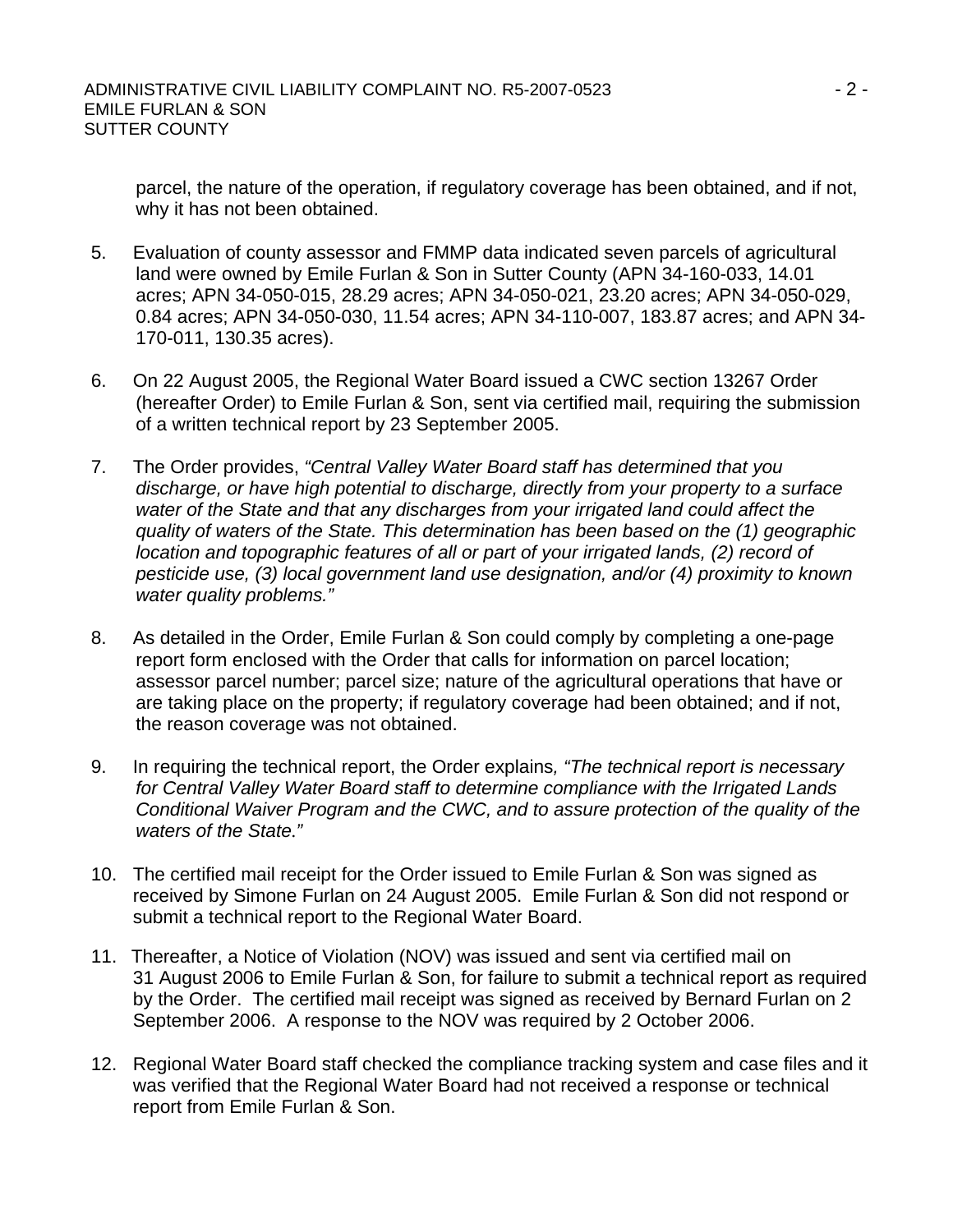#### **VIOLATIONS**

13. Failure to submit a technical report required by CWC section 13267(b). The CWC section 13267 Order was issued to Emile Furlan & Son on 22 August 2005 and required the submission of a technical report by 23 September 2005. As of 11 September 2007, Emile Furlan & Son's technical report is 718 days past due. The 31 August 2006 Notice of Violation requested a response by 2 October 2006. As of 11 September 2007, Emile Furlan & Son's technical report is 344 days past the response date for the Notice of Violation.

# **REGULATORY CONSIDERATIONS**

- 14. CWC section 13267 (a) states: "*A regional board, in establishing or reviewing any water quality control plan or waste discharge requirements, or in connection with any action relating to any plan or requirement authorized by this division, may investigate the quality of any waters of the state within its region."*
- 15. CWC section 13267 (b) states: *"In conducting an investigation specified in subdivision (a), the regional board may require that any person who has discharged, discharges, or is suspected of having discharged or discharging, or who proposes to discharge waste*  within its region..., shall furnish, under penalty of perjury, technical or monitoring *program reports which the regional board requires. The burden, including costs, of these reports shall bear a reasonable relationship to the need for the report and the benefits to be obtained from the reports. In requiring those reports, the regional board shall provide the person with a written explanation with regard to the need for the reports, and shall identify the evidence that supports requiring that person to provide the reports."*
- 16. CWC section 13268 (a) states: *"Any person failing or refusing to furnish technical or monitoring program reports as required by subdivision (b) of section 13267, or failing or refusing to furnish a statement of compliance as required by subdivision (b) of Section 13399.2, or falsifying any information provided therein, is guilty of a misdemeanor and may be liable civilly in accordance with subdivision (b)."*
- 17. CWC section 13268(b)(1) states: *"Civil liability may be administratively imposed by a regional board in accordance with Article 2.5 (commencing with Section 13323) or Chapter 5 for a violation of subdivision (a) in an amount which shall not exceed one thousand dollars (\$1000) for each day in which the violation occurs."*
- 18. The required technical report is 718 days past due. The maximum liability under CWC section 13268(b)(1) for the nonsubmittal of the technical report is \$1000 per day late, for a total of seven hundred eighteen thousand dollars (\$718,000).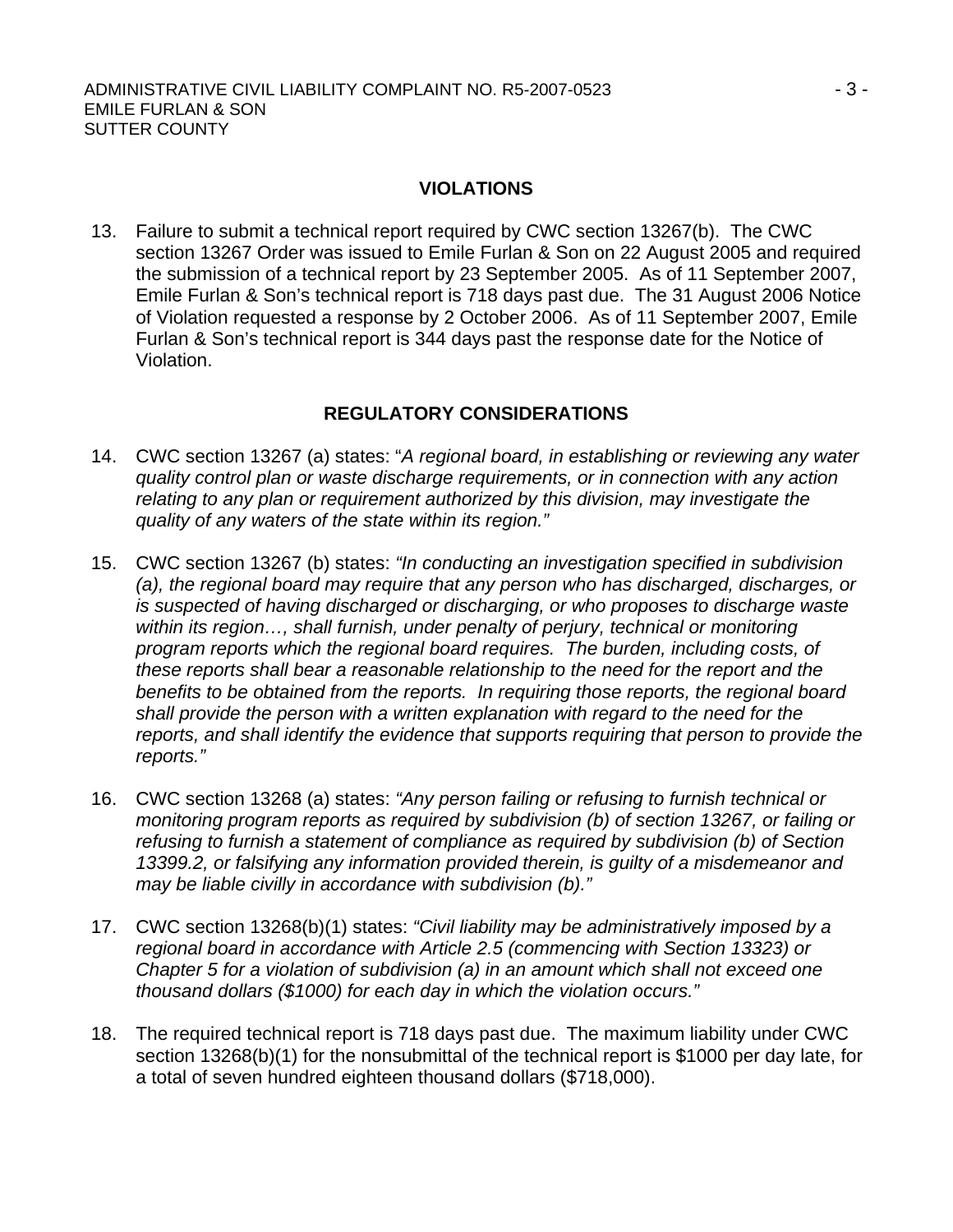- 19. The Assistant Executive Officer has considered the nature, circumstances, extent, and gravity of Emile Furlan & Son's failure to submit a technical report as required, Emile Furlan & Son's ability to pay the proposed civil liability, the effect of the proposed civil liability on Emile Furlan & Son's ability to continue in business, any history of violations, the degree of culpability, economic benefit or savings, if any, resulting from the failure to submit the technical report required, and other matters as justice may require, including the staff time required to prepare this Complaint.
- 20. Regional Water Board staff spent a total of 21.75 hours preparing this Complaint. The total cost for staff time is \$1740 based on a rate of \$80 per hour.

# **EMILE FURLAN & SON IS HEREBY GIVEN NOTICE THAT:**

- 1. The Assistant Executive Officer of the Regional Water Board proposes that Emile Furlan & Son be assessed **an administrative civil liability in the amount of \$3000**. The amount of the proposed liability is based upon a review of the factors cited in CWC sections 13268 and 13327, as well as the State Water Resources Control Board's Water Quality Enforcement Policy, and includes consideration of the economic benefit or savings resulting from the violations.
- 2. A hearing shall be held on **6 or 7 December 2007** unless Emile Furlan & Son agrees to waive the hearing and pay the imposed civil liability in full.
- 3. If a hearing is held, the Regional Water Board will consider whether to affirm, reject, or modify the proposed Administrative Civil Liability, or whether to refer the matter to the Attorney General for recovery of judicial civil liability.
- 4. In lieu of a hearing, Emile Furlan & Son may waive the right to a hearing. If you wish to waive the right to a hearing, sign the enclosed waiver and return it with the full amount of civil liability (in a check made payable to the *State Water Resources Control Board, Waste Discharge Permit Fund*), to the Regional Water Board's office at 11020 Sun Center Drive, Suite #200, Rancho Cordova, CA 95670, by **10 October 2007**.

 $\overline{\phantom{a}}$  , and the contract of the contract of the contract of the contract of the contract of the contract of the contract of the contract of the contract of the contract of the contract of the contract of the contrac

KENNETH D. LANDAU, Assistant Executive Officer

 $\overline{\phantom{a}}$  , and the contract of the contract of the contract of the contract of the contract of the contract of the contract of the contract of the contract of the contract of the contract of the contract of the contrac KDL:10/25/07 (11 September 2007)